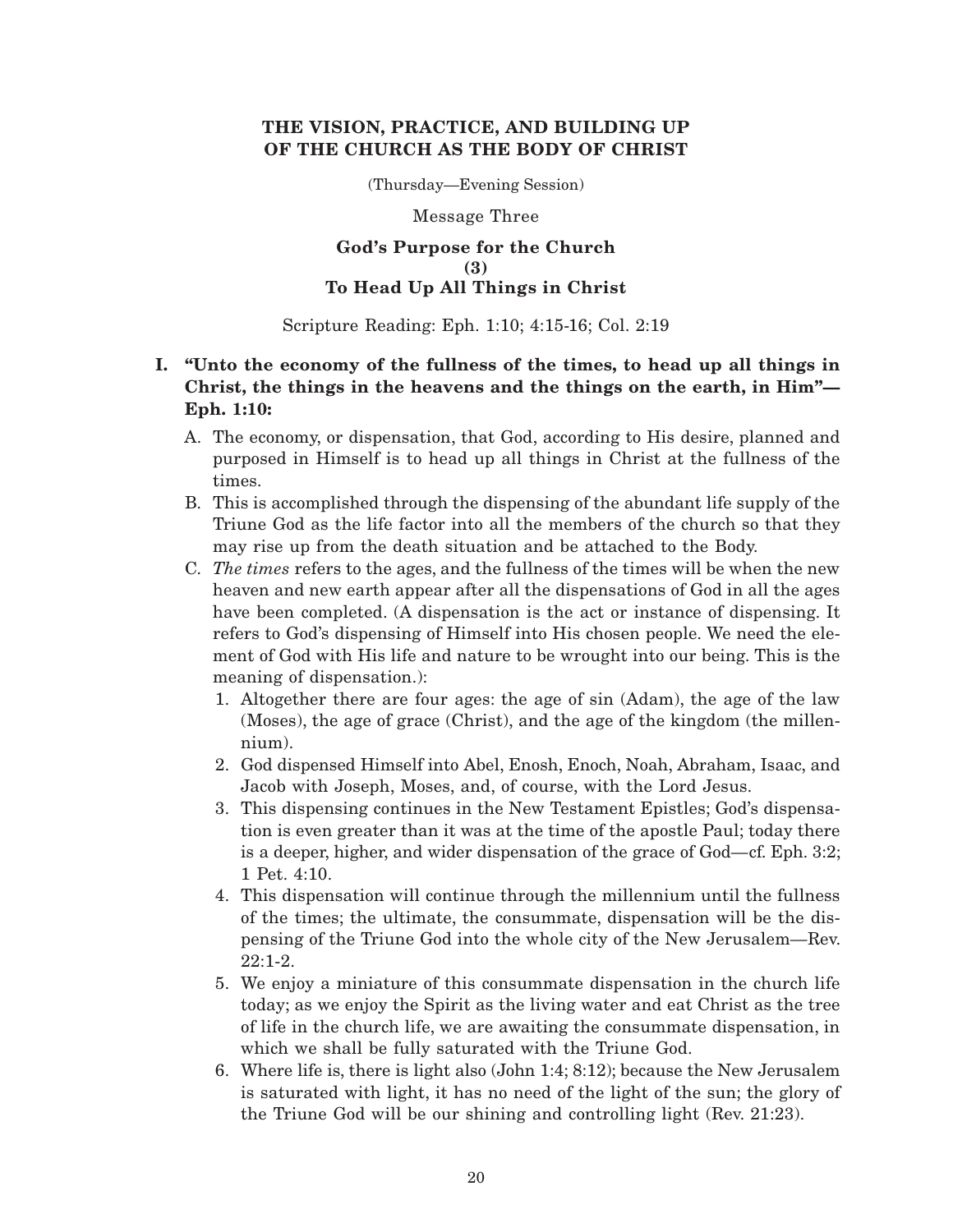- 7. In the New Jerusalem there will be no night, no death, and no darkness; instead, there will be life and light, causing everything to rise up and be in good order.
- 8. In the New Jerusalem as the center of the new heaven and new earth, all things will be headed up in Christ (v. 24); this will be the fulfillment of the heading up of all things in Christ spoken of in Ephesians 1:10.
- D. God made Christ the Head over all things (v. 22); through all the dispensations of God in all the ages, all things will be headed up in Christ in the new heaven and new earth; that will be God's eternal administration and economy.
- E. Thus, the heading up of all things in verse 10 is the issue of all the things covered in verses 3 through 9—God has chosen us, predestinated us, redeemed us, forgiven us, and graced us for the purpose of heading up all things in Christ.
- F. Verse 22 reveals further that this heading up is to the church so that the Body of Christ may share in all that is of Christ as the Head, having been rescued from the heap of the universal collapse in death and darkness, which was caused by the rebellion of the angels and the rebellion of man; to be rescued from the collapse is to be headed up.
- G. The believers participate in this heading up by being willing to be headed up in the church life, by growing in life and by living under Christ's light—John 1:4; 8:12; Eph. 5:8-9; Rev. 21:23-25.
- H. The picture in Ezekiel 37 of the dead, dry, and scattered bones shows that the unique way to have the Body, the church, and the house of God in the genuine oneness is the way of life:
	- 1. When the breath entered into the dead ones, it became life to them, and they lived and stood up in oneness to become an exceedingly great army.
	- 2. The dead bones were enlivened and became one as the issue of the dispensing of life and the growth in life—vv. 1-14.
- I. The heading up of all things in Christ takes place through the dispensing of the abundant life supply of the Triune God into us; the more the factor of life is ministered to us, the more we rise up and become attached; God's way to head us up is to work Himself as the factor of life into us that we may rise up and be attached to one another.
- J. When everything is headed up in Christ, there will be absolute peace and harmony (Isa. 2:4; 11:6; 55:12; Psa. 96:12-13), a full rescue out of the collapse; this will begin from the restoration of all things (Acts 3:21).

# **II. We need to grow up into Christ, the Head, in all things—Eph. 4:15:**

- A. The organic building up of the Body is the growth of the Body, which is the growth of God, the increase of God as life, in all the members—2:21-22; 4:16; Col. 2:19; cf. John 3:30.
- B. To grow in life is to have more of God in us; our problem is that we are short of God—cf. Job 1:1-5; 42:1-6.
- C. The growing members are the building members—Eph. 4:16.
- D. In order to grow up into the Head, we must hold to truth in love—v. 15:
	- 1. *Truth* here means things that are true—Rom. 3:4: a. We need to hold to God's eternal economy—1 Tim. 1:3-4: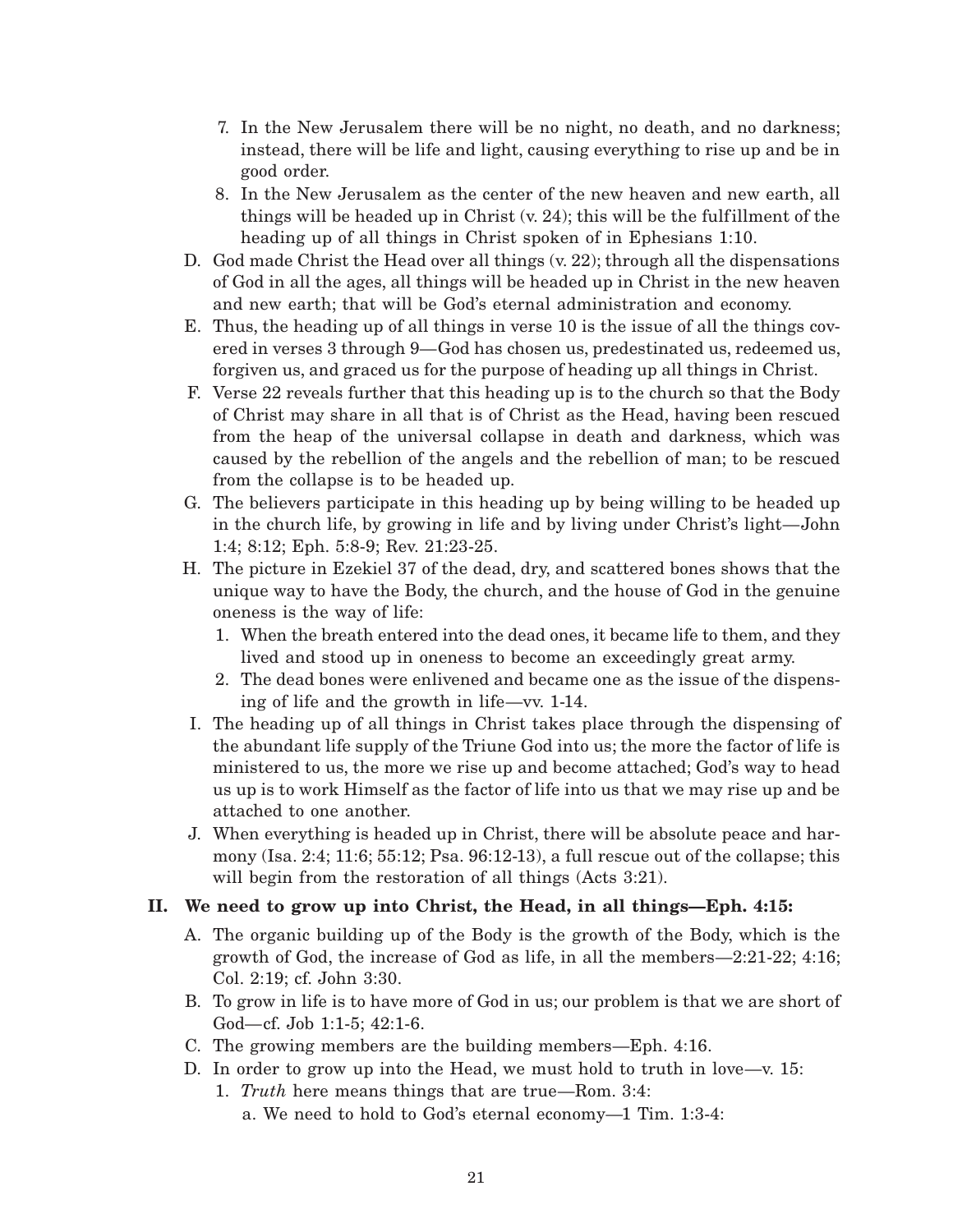- 1) This is the economy of the mystery hidden in God—Eph. 3:9.
- 2) This economy is to have the church as the organic Body of Christ to consummate in the New Jerusalem for the manifestation of Christ as God's multifarious wisdom—vv. 10-11; 1:22-23; 1 Cor. 1:30.
- b. We need to hold to the all-inclusive Christ—John 14:6; Eph. 1:23:
	- 1) His measure is immeasurable—3:18.
	- 2) His riches are unsearchable—v. 8.
	- 3) His love is knowledge-surpassing—v. 19.
- c. We need to hold to the church as the Body of Christ—1 Tim. 3:15:
	- 1) The Body of Christ is the corporate Christ—Acts 9:4; 1 Cor. 12:12.
	- 2) The Body of Christ is the fullness, the expression, of Christ and of God—Eph. 1:23; 3:19.
- 2. We hold to truth in the element and sphere of the divine love—4:15.
- 3. We grow up into the Head in all things—*in all things* means in everything, big or small, in our daily life and in our work—cf. Zech. 4:6, 10.
- 4. We grow up into the Head through acknowledging the authority of the headship of Christ—cf. Josh. 9:14:
	- a. As the Head of everyone—1 Cor. 11:3.
	- b. As the Head of the church—Eph. 5:23.
	- c. As the Head of all things—1:22, 10.
- 5. We grow up into the Head by allowing Christ to increase and grow in all the inward parts of our being:
	- a. In order to grow in life, we must know, we must use, and we must exercise our mingled spirit:
		- 1) Ephesians 1:17 shows that we need to pray for a spirit of wisdom and revelation to fully know Christ and God's economy.
		- 2) Ephesians 2:22 says that all the believers are being built together into a dwelling place of God in spirit.
		- 3) Ephesians 3:5 says that the mystery of Christ has been revealed to His holy apostles and prophets in spirit.
		- 4) Ephesians 3:16 shows that we need to pray to be strengthened into the inner man, which is our regenerated spirit with God's life as its life.
		- 5) Ephesians 4:23 tells us to be renewed in the spirit of our mind.
		- 6) Ephesians 5:18 tells us to be filled in spirit.
		- 7) Ephesians 6:18 tells us to pray at every time in spirit.
	- b. In order to grow in life, we must feed on the milk and food of the holy Word, as the embodiment of Christ, the living Word of God—1 Pet. 2:2; Heb. 5:13-14.

## **III. As we grow up into the Head in life, our function will come out from the Head for the building up of the Body—Eph. 4:16:**

A. When we allow Christ to be the Head in everything and when we grow up into Him in all things, we will be supplied with the riches of His life, receiving something from Him to transfuse into other members of the Body—1 Cor. 14:4b; John 7:37-39: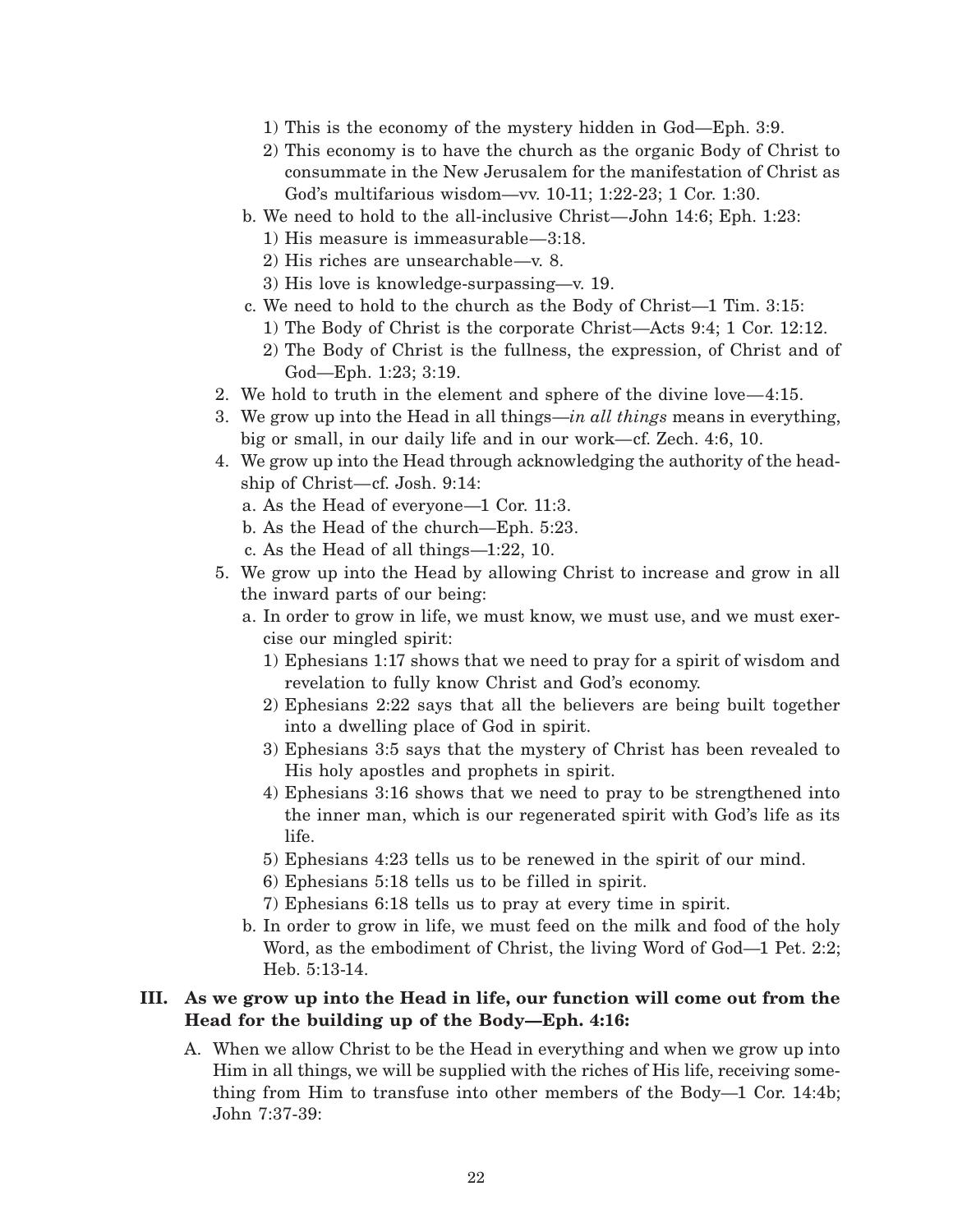- 1. To build up the Body of Christ is to minister Christ as the life-giving Spirit into the saints for their growth into Christ—2 Cor. 3:6, 8.
- 2. We must help the saints learn to enjoy the Lord and be nourished by the Lord so that they can grow—Phil. 1:25; 2 Cor. 1:24.
- B. All the Body causes the growth of the Body of Christ—Eph. 4:16:
	- 1. This growth is through every joint of the rich supply—all the particular gifts in the Body of Christ—vv. 11-12.
	- 2. This growth is through the operation in the measure of each one part every member in the Body of Christ—vv. 7-8.
- C. The building up of the Body of Christ is in love and by love—1 Cor. 8:1b:
	- 1. Love is the most excellent way to be anything and to do anything for the building up of the Body of Christ—12:31b—13:13.
	- 2. The goal of the book of Ephesians is to bring us into love as God's inner substance (1 John 4:8, 16) so that we may enjoy God as love and enjoy His presence in the sweetness of the divine love, and thereby love others as Christ did—Eph. 5:25; 6:24; 1:4; 3:17; 4:2, 15-16; 5:2.

### **Excerpts from the Ministry:**

### **THE MEANING OF DISPENSATION**

Now we need to understand what a dispensation is. According to one teaching, a dispensation refers to an age. However, this understanding is not accurate. Another teaching is that a dispensation refers to the way God deals with people during a particular period of time. For example, in the dispensation of innocence God dealt with man in one way, and in the dispensation of conscience He dealt with man in another way. Likewise, God deals with people in different ways in the ages of human government, promise, law, grace, and the kingdom. This understanding of dispensation is not incorrect, but it falls short. A dispensation is the act or instance of dispensing. It refers to God's dispensing of Himself into His chosen people. Although I have studied this matter of the dispensations for many years and have studied a number of diagrams, I have never been told that God's dispensation is the dispensing of Himself into His people. We need to forget all the diagrams and remember one basic point: God is now dispensing Himself into us.

#### **THE DISPENSING OF LIFE**

As we have pointed out, when Satan, the power of death, injected himself into man, Satan became death and darkness to man. Death brings in corruption, and darkness brings in confusion. Satan's goal is to corrupt God's creation and to cause confusion. But praise the Lord that where death abounds, life abounds all the more! After Satan came in to deaden, God came in to enliven, to impart life. Where there is life, there is light also. Death ruins, but life heals; darkness brings in confusion, but light brings in the proper order. We need to keep in mind that Satan came in to deaden God's creation and that death ruins and darkness confuses. God, however, has come in to enliven the deadened creation and to bring in order. In this order all things are headed up in Christ.

God's dispensation is the dispensing of life into people who have been deadened.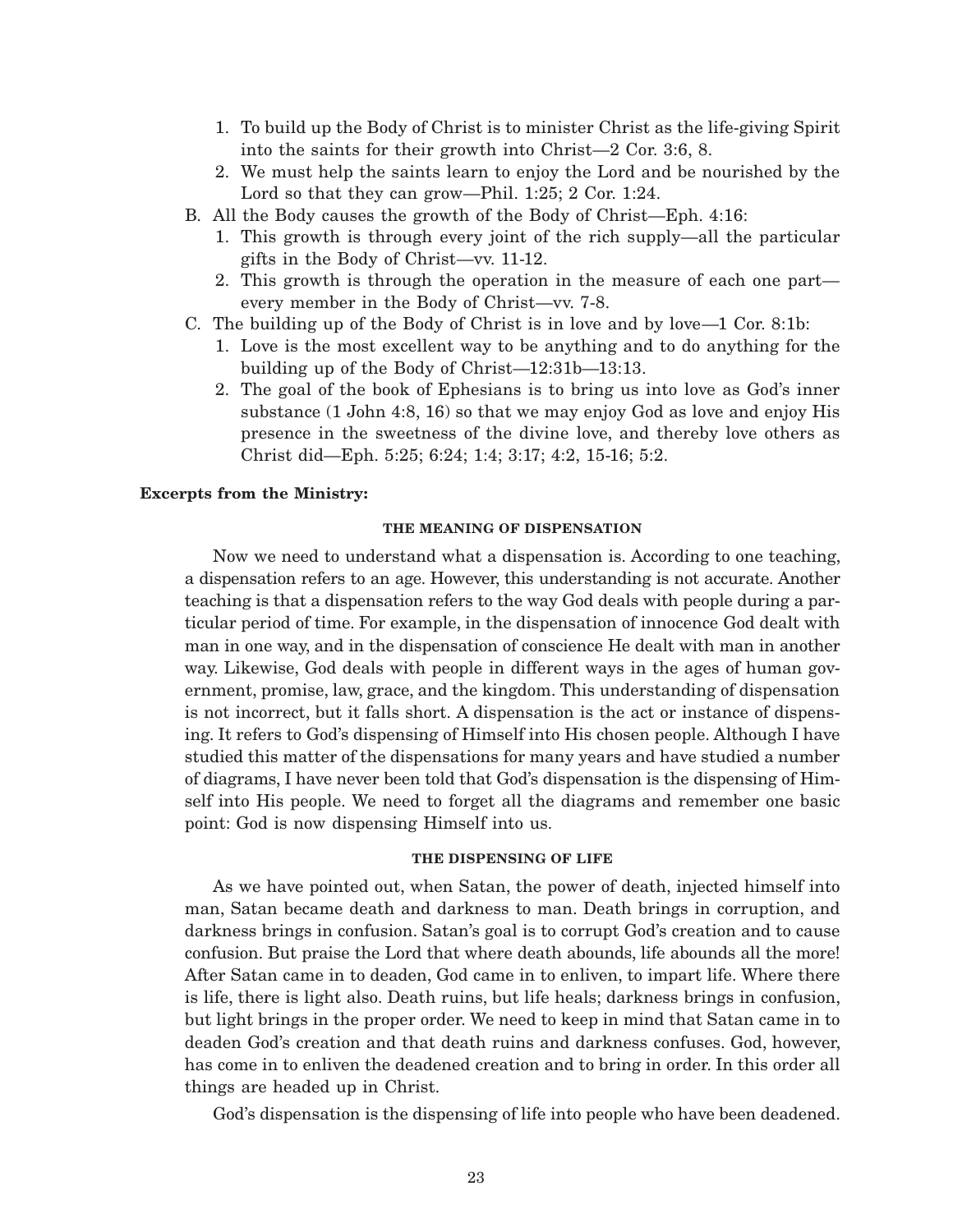Although Adam had become deadened, God came in to dispense something of Himself into Abel. He did the same with Enosh and Enoch. Do not think that in himself, a deadened person, Enoch was able to walk with God for three hundred years (Gen. 5:22). This was possible only through God's dispensing of Himself into him. The same was true of Noah. Noah walked with God and had strong faith because God was dispensing Himself into him. God's dispensing of Himself began with Abel and has increased with each generation. Thus, the dispensation with Enoch was greater than with Enosh and greater with Noah than with Enoch. With Abraham it was still greater. Acts 7:2 says that the God of glory appeared to Abraham. That appearing certainly was a dispensing. Abraham could have faith in God because God had been dispensed into him.

The same thing happened to us when we heard the gospel and repented. As we were repenting and confessing our sins to God, God was dispensing Himself into us, although we might not have been conscious of God's dispensing at the time. As we recall our experience, however, we realize that this was the case. On the day I repented and made confession to God of my sinfulness, something was dispensed into my being. I wept, but inwardly I was on fire. This was God's inspiration and also His dispensation. When God comes to inspire us, He dispenses Himself into us. Nothing can change us like God's dispensation. It can transform a robber into a saint, because it dispenses the holy nature of God into him. I encourage you all to go to the Lord for thirty minutes for His dispensation. During that time, forget your problems and your environment. Simply open to Him and confess your shortcomings and wrongdoings. The more you confess to Him, the more the way will be open for Him to dispense Himself into you.

No matter what term we use—dispensing, inspiring, transfusing, or infusing the experience is the same. I do not care for terminology; I care for the divine element being imparted into you. We need God to get into us. We need the element of God to be wrought into our being. This is the meaning of dispensation.

There is a shortage of this dispensation of God into man among most Christians today. Many teach about the seven dispensations but never tell people that a dispensation denotes God's dispensing of His life and nature into His chosen people. Our burden today is not to teach doctrine; it is to dispense God's life and nature into His people. Please do not bring to this ministry your opinions or concepts. If you do, you will be wasting your time. We are not interested in arguing doctrinal points or concepts. Our burden is to transfuse God into you. You may know a great deal of doctrine but be very short of the divine element. What you need is the dispensing of the element of God into your being. I was with the Brethren for years and eventually became bored with their disputes over doctrine. We may not be short of doctrine, but we are short of the divine element. God's dispensation is to impart His very element into us.

#### **THE ULTIMATE DISPENSATION**

We have seen that God dispensed Himself into Abel, Enosh, Enoch, Noah, and Abraham. He had an even greater dispensation with Moses and, of course, with the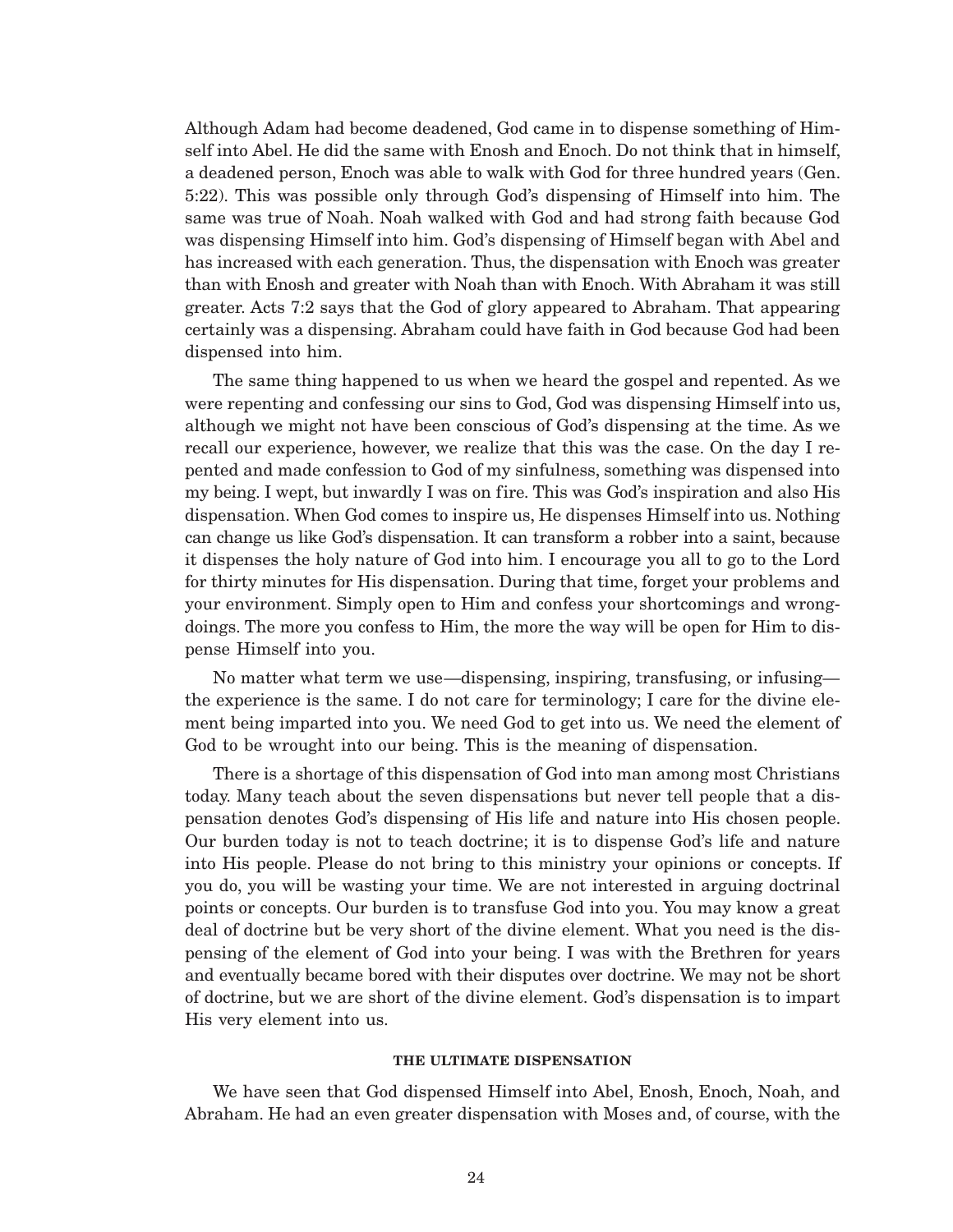Lord Jesus. The dispensing continues in the New Testament Epistles. It may surprise you to know that God's dispensation at the present time is even greater than it was at the time of the Apostle Paul. I doubt that when Paul was on earth there was a congregation who had the privilege of hearing the things that you are hearing today. Today there is a deeper, higher, and wider dispensation of the grace of God. This dispensation will continue through the millennium until the fullness of the times. The dispensation of the fullness of the times will be the highest and the broadest. This dispensation will be in eternity, as revealed in Revelation 21 and 22.

In these chapters we have a new environment, the new heaven and the new earth with the New Jerusalem. Revelation 21:1 says, "And I saw a new heaven and a new earth; for the first heaven and the first earth passed away, and the sea is no more." In the Bible the sea signifies death. For there to be no more sea means that there will be no trace of death. By that time death will have been swallowed up. At the end of the millennium, death, the last enemy, will be abolished and cast into the lake of fire. In place of death, there will be a new environment, a new sphere, a new circumference, in the center of which will be the New Jerusalem.

If you read the book of Revelation carefully, you will see that the New Jerusalem is actually a great mountain with a height of twelve thousand stadia, more than thirteen hundred miles. At the top of the mountain there is the throne of God and of the Lamb (Rev. 22:1). Out of the throne flows the river of water of life; it flows down the mountain and reaches the twelve gates of the city. The water of life is for drinking, for the life supply, not for bathing nor for baptizing. In the water of life grows the tree of life (Rev. 22:2). This indicates that when you drink the water of life, you eat the tree of life. Therefore, when you drink the water, you receive the life supply. Here we see the ultimate, the consummate, dispensation: the dispensing of the Triune God into the whole city of New Jerusalem. This will cause the city to be filled, saturated, permeated, and soaked with the water of life. This is the highest dispensation purposed by God for the fullness of the times.

### **THE MINIATURE IN THE CHURCH LIFE**

We enjoy a miniature of this consummate dispensation in the church life today. In the church we have the flow of life, we drink the water of life, and we eat the tree of life. This is God's dispensation in the church life. However, it is not the highest dispensation, the dispensation of the fullness of times. As I enjoy the living water in the church, I am awaiting the ultimate dispensation. We shall all be in this consummate dispensation, and we shall be fully saturated with the Triune God.

God on the throne refers to the Father, the Lamb refers to the Son, and the river of water of life refers to the Spirit. John 7 reveals clearly that the river of life denotes the Spirit. Thus, in Revelation 22 we have God the Father, God the Son as the redeeming One, and God the Spirit flowing with God the Son as the tree of life to be our life supply. This is the dispensation of the Triune God, the top dispensation, the dispensation of the fullness of the times.

This dispensation began with Abel and has been increasing throughout the ages until it eventually will reach the dispensation of the fullness of times. We are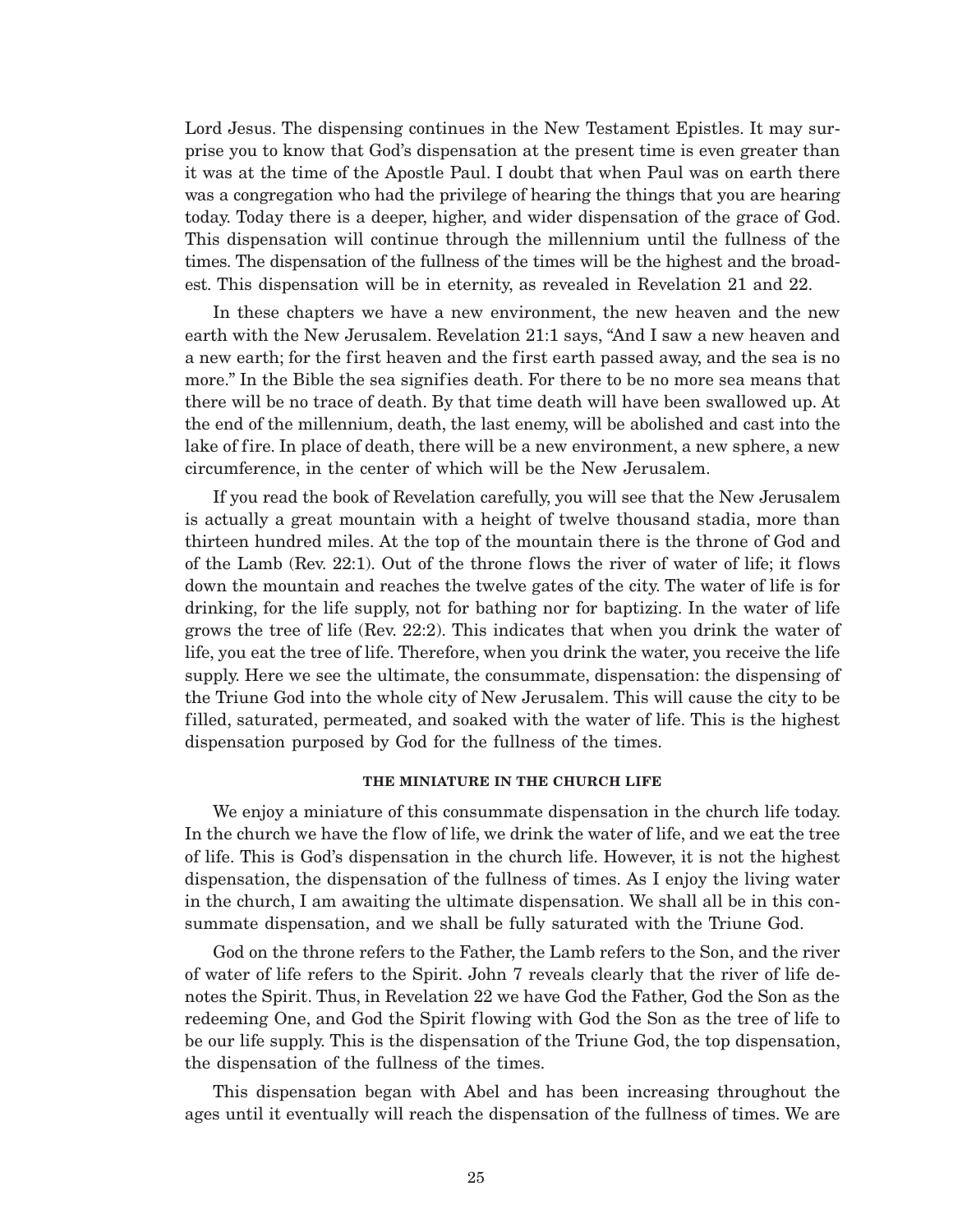getting close to that dispensation. If we realize this, we shall be beside ourselves with joy. Not even the Apostle Paul was as close to the ultimate dispensation as we are. Hallelujah, we all shall share in the consummate dispensation! In the Lord's recovery we have in the church life a miniature of that coming dispensation. How wonderful! This is why we enjoy singing these lines from a hymn in the supplement:

Drink! A river pure and clear that's flowing from the throne; Eat! The Tree of Life with fruits abundant, richly grown; Look! No need of lamp nor sun nor moon to keep it bright, for Here there is no night!

Oh, in the church life we drink the water of life and eat of the tree of life! By eating and drinking we become saturated with God's very life through His dispensation. The more life that is dispensed into us, the higher we rise up. This is the heading up in Christ.

#### **THE LIGHT OF LIFE KEEPING EVERYTHING IN ORDER**

Where life is, there is light also. John 1:4 says, "In Him was life, and the life was the light of men." This light is the light of life (John 8:12). In Revelation 21 we have both life and light. Because the New Jerusalem is saturated with light, it has no need for the light of the sun. Revelation 21:23 says, "And the city has no need of the sun nor of the moon that they should shine in it, for the glory of God illumined it, and its lamp is the Lamb." In the New Jerusalem we shall have the glory of the Triune God as our shining light. In the new heaven and new earth with the New Jerusalem there will be no night, no death, and no darkness. Instead, there will be life and light. This will cause everything to rise up and be in good order.

Wherever there is light, things are kept in order. Suppose there were no lights in the city of Los Angeles. What darkness and confusion there would be! Life regulates, and light controls. In the church life we do not have regulations, but we do have the regulating life and the controlling light. When the church is full of life, it is also full of light. Then everyone in the church is regulated by the inward life, not by outward regulations; and everyone is controlled and kept in order by the light of life. Here in life and in light, we are headed up. In Revelation 21 we see the Head, the Body surrounding the Head, and all the nations walking in the light of the city (Rev. 21:24). This will cause the new heaven and the new earth to be a bright sphere. Therefore, in the new heaven and the new earth with the New Jerusalem as the center, all things will be headed up in Christ. This will be the fulfillment of the heading up of all things in Christ spoken of in Ephesians 1:10.

In order for this to take place, we need the dispensation of life. The life that is dispensed into us eventually becomes the light of men. In the dispensation of the fullness of the times, all the nations will walk in the light of the city. This means that there will be no death, no darkness, no corruption, and no confusion. Instead, everything will be in good order, headed up under Christ, the unique Head, to express the Triune God in eternity. This heading up of all things will be an eternal